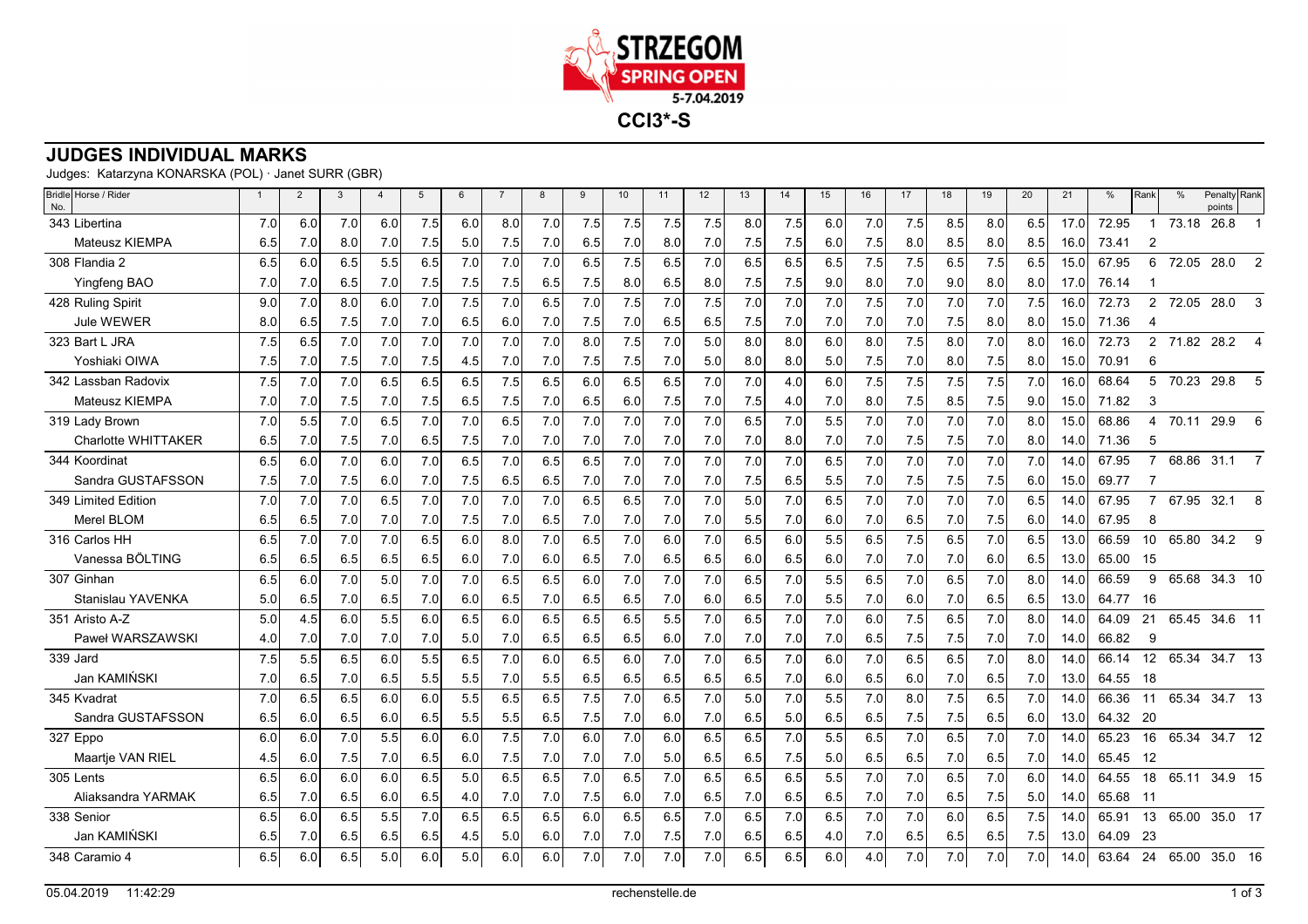

## **JUDGES INDIVIDUAL MARKS**

Judges: Katarzyna KONARSKA (POL) · Janet SURR (GBR)

| Bridle Horse / Rider<br>No. | $\mathbf{1}$ | $\overline{2}$ | 3   | $\overline{\mathbf{4}}$ | 5   | 6   | $\overline{7}$ | 8   | 9   | 10  | 11  | 12  | 13  | 14  | 15  | 16  | 17  | 18  | 19  | 20  | 21   | %        | Rank | $\frac{0}{0}$ | Penalty Rank<br>points |
|-----------------------------|--------------|----------------|-----|-------------------------|-----|-----|----------------|-----|-----|-----|-----|-----|-----|-----|-----|-----|-----|-----|-----|-----|------|----------|------|---------------|------------------------|
| <b>Giulio GUGLIELMI</b>     | 6.5          | 5.0            | 6.5 | 5.0                     | 6.5 | 6.5 | 6.5            | 6.0 | 7.5 | 7.5 | 7.5 | 7.0 | 7.5 | 5.0 | 7.0 | 5.0 | 7.0 | 8.0 | 7.0 | 7.5 | 14.0 | 66.36    | 10   |               |                        |
| 320 Saviola 3               | 6.5          | 6.5            | 6.5 | 6.0                     | 7.0 | 5.5 | 7.0            | 7.5 | 7.0 | 6.5 | 6.0 | 6.5 | 6.0 | 6.0 | 6.0 | 7.0 | 6.5 | 6.5 | 6.5 | 7.0 | 14.0 | 65.45    | 15   | 64.66         | 35.3 18                |
| Maja KOZIAN-FLECK           | 6.0          | 6.5            | 6.5 | 6.5                     | 6.5 | 4.5 | 7.0            | 6.0 | 6.5 | 6.5 | 6.5 | 6.5 | 6.0 | 6.5 | 7.0 | 6.5 | 6.5 | 7.0 | 6.5 | 6.0 | 13.0 | 63.86    | -24  |               |                        |
| 302 Abrakadabra S           | 7.0          | 6.0            | 6.0 | 5.5                     | 6.5 | 6.5 | 6.5            | 7.0 | 5.5 | 6.0 | 6.5 | 6.5 | 6.5 | 7.0 | 6.0 | 7.0 | 6.5 | 6.5 | 6.5 | 7.0 | 13.0 | 64.32    | 19   |               | 64.55 35.5 21          |
| Vera STROBLMAIR             | 7.0          | 6.5            | 6.5 | 6.5                     | 7.0 | 6.5 | 5.0            | 6.5 | 6.0 | 5.0 | 6.0 | 6.0 | 7.0 | 7.0 | 6.5 | 7.0 | 6.0 | 7.5 | 7.0 | 7.0 | 13.0 | 64.77    | 16   |               |                        |
| 309 Teseo                   | 6.5          | 6.0            | 6.5 | 6.0                     | 7.0 | 5.0 | 6.0            | 6.5 | 6.5 | 7.0 | 6.5 | 6.5 | 6.5 | 7.0 | 6.0 | 6.5 | 6.5 | 7.0 | 7.0 | 8.0 | 14.0 | 65.68    | 14   | 64.55         | 35.5 19                |
| <b>Yingfeng BAO</b>         | 6.5          | 6.5            | 6.5 | 6.0                     | 6.5 | 5.0 | 6.5            | 6.0 | 6.0 | 6.5 | 6.5 | 6.5 | 6.5 | 4.5 | 6.5 | 6.5 | 6.0 | 7.0 | 6.5 | 8.0 | 13.0 | 63.41    | - 27 |               |                        |
| 340 Lucinda Ex Ani 4        | 6.5          | 6.0            | 6.0 | 5.5                     | 6.0 | 6.5 | 7.0            | 6.0 | 6.5 | 6.5 | 6.0 | 6.5 | 6.5 | 6.5 | 6.5 | 7.5 | 7.0 | 7.0 | 6.5 | 6.0 | 14.0 | 64.77    | 17   |               | 64.55 35.5 19          |
| Paweł WARSZAWSKI            | 6.5          | 6.5            | 6.0 | 6.5                     | 6.5 | 5.0 | 7.0            | 6.0 | 6.5 | 7.0 | 5.5 | 6.5 | 6.5 | 7.5 | 5.0 | 7.0 | 7.0 | 7.5 | 6.0 | 6.5 | 13.0 | 64.32    | -20  |               |                        |
| 304 Airkan Sylvester        | 7.0          | 6.5            | 6.5 | 5.5                     | 6.5 | 6.5 | 6.5            | 6.5 | 5.5 | 6.0 | 4.5 | 6.5 | 7.0 | 7.0 | 6.0 | 6.5 | 6.5 | 7.0 | 7.0 | 6.5 | 13.0 | 63.86    | 23   |               | 64.20 35.8 22          |
| Steve VAN WINKEL            | 6.5          | 6.5            | 6.5 | 6.5                     | 6.5 | 6.0 | 7.0            | 6.5 | 6.0 | 6.5 | 4.0 | 6.5 | 7.0 | 7.0 | 6.0 | 6.5 | 7.0 | 7.0 | 7.0 | 6.5 | 13.0 | 64.55    | 18   |               |                        |
| 337 Marco                   | 6.0          | 6.0            | 6.0 | 7.0                     | 5.5 | 5.5 | 7.0            | 6.5 | 6.0 | 5.5 | 6.5 | 6.0 | 6.5 | 6.0 | 6.0 | 7.0 | 6.5 | 6.5 | 6.5 | 7.0 | 13.0 | 62.95    | 26   | 64.09         | 35.9 23                |
| Marta ORLOWSKA              | 7.0          | 7.0            | 6.5 | 7.0                     | 6.0 | 4.0 | 7.0            | 6.5 | 6.5 | 6.0 | 7.0 | 6.5 | 6.5 | 7.0 | 6.0 | 7.0 | 7.0 | 7.0 | 6.5 | 6.5 | 13.0 | 65.23    | - 14 |               |                        |
| 325 Lykkegaard's La'Maria   | 6.0          | 7.0            | 7.0 | 7.0                     | 7.0 | 6.0 | 7.0            | 7.0 | 6.0 | 5.5 | 5.0 | 7.0 | 4.0 | 6.0 | 5.5 | 6.5 | 7.0 | 7.0 | 7.0 | 6.5 | 14.0 | 64.09    | 21   |               | 63.75 36.3 24          |
| Merel BLOM                  | 6.0          | 7.0            | 7.5 | 7.0                     | 7.0 | 5.0 | 7.5            | 7.0 | 6.5 | 6.0 | 4.5 | 6.5 | 4.5 | 6.0 | 5.0 | 7.0 | 6.5 | 7.0 | 7.0 | 6.0 | 13.0 | 63.41    | - 27 |               |                        |
| 341 Filer                   | 8.5          | 6.0            | 6.5 | 5.5                     | 6.5 | 6.0 | 7.0            | 6.5 | 6.5 | 7.0 | 5.5 | 5.5 | 6.5 | 6.5 | 6.0 | 7.0 | 6.5 | 6.5 | 6.5 | 7.0 | 12.0 | 64.32    | 20   |               | 63.75 36.3 25          |
| Paweł WARSZAWSKI            | 6.5          | 5.5            | 6.5 | 6.5                     | 7.0 | 6.0 | 6.5            | 7.0 | 7.0 | 7.5 | 5.5 | 5.0 | 6.5 | 5.0 | 6.5 | 6.5 | 6.0 | 7.0 | 6.0 | 7.0 | 12.0 | 63.18    | 29   |               |                        |
| 318 Lohengrin 90            | 6.5          | 6.0            | 6.5 | 6.0                     | 5.5 | 5.5 | 6.0            | 6.0 | 7.0 | 7.0 | 6.5 | 7.0 | 6.5 | 7.0 | 5.5 | 7.0 | 6.5 | 6.5 | 6.0 | 6.0 | 13.0 | 63.41    | 25   | 63.64         | 36.4 26                |
| Johannes HAYESSEN           | 7.0          | 6.5            | 6.5 | 6.5                     | 5.0 | 5.0 | 6.0            | 6.5 | 6.5 | 7.0 | 6.0 | 6.5 | 7.0 | 7.0 | 5.0 | 7.0 | 6.5 | 6.5 | 6.5 | 7.0 | 13.0 | 63.86    | 24   |               |                        |
| 306 Glenvil                 | 6.5          | 5.5            | 6.5 | 6.0                     | 6.5 | 5.5 | 7.0            | 6.5 | 6.5 | 6.0 | 5.5 | 6.5 | 6.0 | 6.5 | 4.0 | 6.5 | 6.5 | 6.5 | 6.5 | 6.5 | 13.0 | 62.05    | 27   | 63.18         | 36.8 27                |
| Dziyana KRUKAVA             | 7.0          | 6.5            | 7.0 | 6.5                     | 6.5 | 4.0 | 7.0            | 6.0 | 7.5 | 7.0 | 5.0 | 6.5 | 5.5 | 6.5 | 5.0 | 7.0 | 6.5 | 7.5 | 6.5 | 7.5 | 13.0 | 64.32    | - 20 |               |                        |
| 311 Shutterflyke            | 4.5          | 5.5            | 6.0 | 7.0                     | 6.0 | 6.0 | 6.5            | 6.5 | 6.5 | 6.5 | 6.5 | 6.0 | 6.0 | 6.0 | 5.5 | 4.0 | 6.5 | 6.5 | 6.0 | 6.0 | 12.0 | 60.00    | 34   |               | 62.73 37.3 28          |
| Dr. Miroslav TRUNDA         | 4.0          | 6.5            | 6.5 | 7.0                     | 7.5 | 7.0 | 7.0            | 6.0 | 7.5 | 8.0 | 7.0 | 6.5 | 7.0 | 5.5 | 7.0 | 4.0 | 6.5 | 7.5 | 6.5 | 5.5 | 14.0 | 65.45    | 12   |               |                        |
| 333 Pola                    | 6.0          | 6.0            | 6.5 | 6.0                     | 6.5 | 5.5 | 6.0            | 5.5 | 5.5 | 5.5 | 6.5 | 6.5 | 6.0 | 6.0 | 6.0 | 6.5 | 6.0 | 6.0 | 7.0 | 6.0 | 13.0 | 61.14    | 29   | 62.05         | 38.0 29                |
| Małgorzata KORYCKA          | 6.5          | 6.5            | 6.5 | 6.5                     | 6.5 | 4.5 | 6.5            | 5.0 | 5.5 | 6.5 | 7.0 | 6.5 | 6.5 | 5.0 | 6.0 | 6.5 | 7.0 | 7.0 | 6.5 | 7.0 | 13.0 | 62.95    | -30  |               |                        |
| 334 Rarashek                | 7.0          | 5.5            | 6.5 | 5.5                     | 6.0 | 4.5 | 6.5            | 6.0 | 5.5 | 6.0 | 6.5 | 6.0 | 6.0 | 5.0 | 6.0 | 7.0 | 7.0 | 6.0 | 6.5 | 7.0 | 13.0 | 61.36    | 28   | 62.05         | 38.0 29                |
| Ksawery ŚNIEGUCKI           | 6.5          | 6.5            | 7.0 | 6.5                     | 5.0 | 4.0 | 6.5            | 6.0 | 4.0 | 4.0 | 7.0 | 7.0 | 6.5 | 5.0 | 7.0 | 7.5 | 7.5 | 7.5 | 7.0 | 7.0 | 13.0 | 62.73    | - 31 |               |                        |
| 315 Colibri                 | 6.5          | 5.5            | 6.5 | 6.5                     | 5.5 | 6.0 | 5.5            | 6.0 | 5.5 | 6.0 | 6.5 | 6.5 | 6.0 | 5.5 | 4.5 | 7.0 | 6.5 | 5.0 | 6.5 | 5.5 | 12.0 | 59.55    | 35   |               | 61.70 38.3 31          |
| <b>Veera MANNINEN</b>       | 6.0          | 6.5            | 6.5 | 6.5                     | 6.0 | 5.0 | 6.5            | 6.5 | 7.0 | 7.0 | 6.5 | 6.5 | 6.0 | 5.5 | 6.5 | 7.0 | 7.0 | 6.5 | 6.5 | 6.0 | 13.0 | 63.86    | 24   |               |                        |
| 314 Catch Me                | 7.0          | 5.5            | 6.5 | 5.5                     | 5.0 | 5.0 | 6.5            | 6.0 | 5.5 | 6.0 | 6.0 | 6.5 | 6.0 | 6.5 | 5.5 | 6.0 | 7.0 | 5.5 | 6.5 | 6.5 | 12.0 | 60.23    | 32   |               | 61.02 39.0 32          |
| Matilde SKRÆDDERDAL AN      | 7.0          | 5.5            | 7.0 | 5.0                     | 6.0 | 5.0 | 6.5            | 5.5 | 6.5 | 6.5 | 6.0 | 7.0 | 7.0 | 6.0 | 5.5 | 6.5 | 6.5 | 6.5 | 6.0 | 6.5 | 12.0 | 61.82    | 32   |               |                        |
| 322 Good Luck               | 6.5          | 5.5            | 7.0 | 5.5                     | 5.5 | 6.0 | 6.0            | 5.0 | 6.0 | 6.0 | 5.5 | 6.5 | 6.5 | 5.5 | 6.5 | 6.5 | 7.0 | 6.5 | 6.5 | 5.5 | 12.0 | 60.68    | 31   | 60.91         | 39.1 33                |
| Mattia LUCIANI              | 6.5          | 5.0            | 7.0 | 5.0                     | 5.0 | 6.0 | 6.5            | 6.0 | 6.5 | 6.0 | 6.0 | 6.5 | 7.0 | 6.0 | 5.0 | 6.5 | 6.5 | 7.0 | 6.5 | 6.0 | 12.0 | 61.14 33 |      |               |                        |